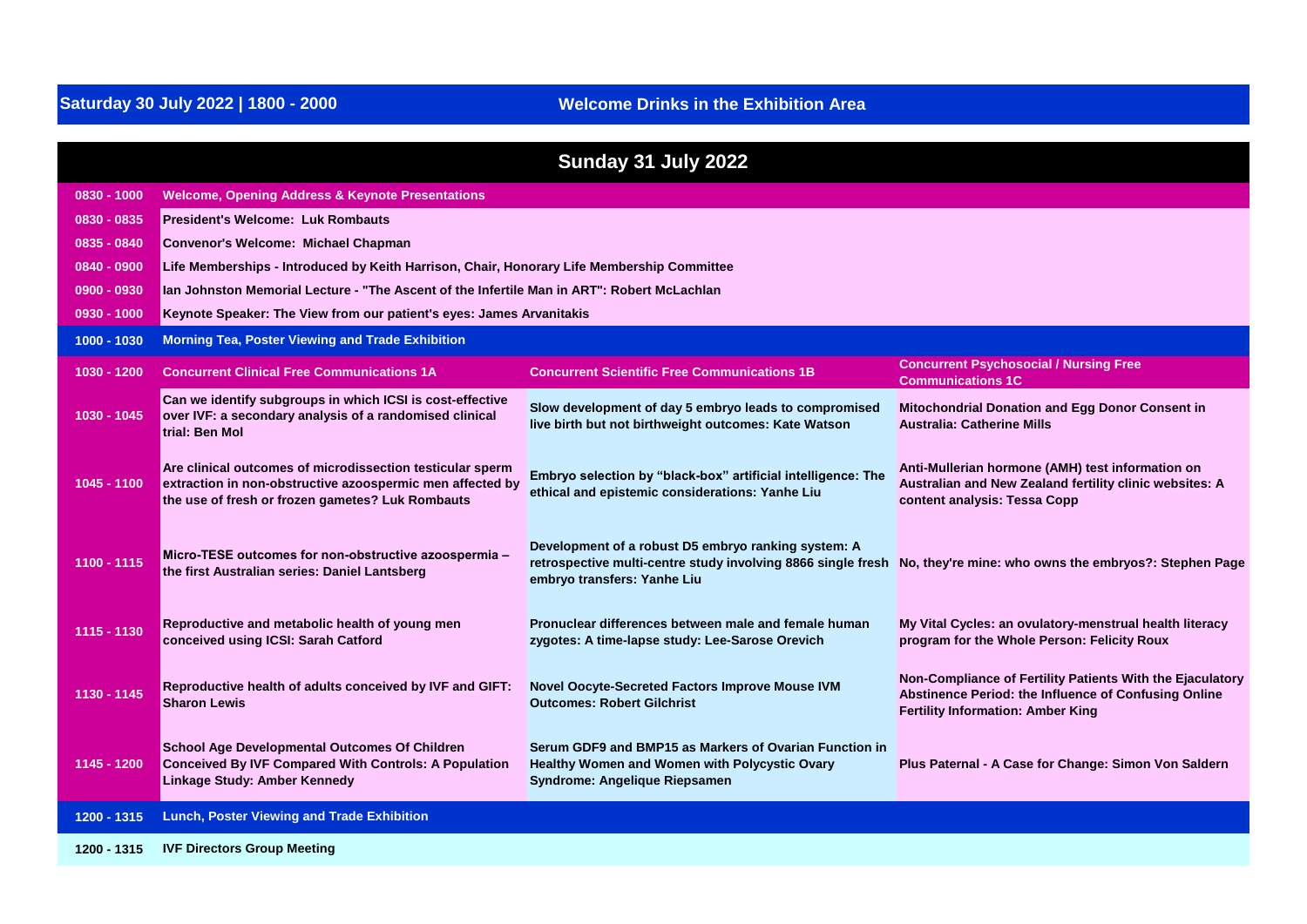| 1315 - 1430 | <b>Invited Concurrent Clinical Session 2A: The Future of IVM</b>                                                               | Invited Concurrent Session 2B: The new ART Predictor Tool Invited Concurrent Psychosocial / Nursing Session 2C:<br>and Clinic Success rates: past, present and future                                                                               | <b>Posthumous Fertility Treatment</b>                                                                                                                              |
|-------------|--------------------------------------------------------------------------------------------------------------------------------|-----------------------------------------------------------------------------------------------------------------------------------------------------------------------------------------------------------------------------------------------------|--------------------------------------------------------------------------------------------------------------------------------------------------------------------|
| 1315 - 1340 | The science of IVM: Robert Gilchrist                                                                                           | (1315 - 1330) How did we get here and where are we<br>going?: Georgina Chambers                                                                                                                                                                     | (1315 -1335) Practical tips with posthumous use:<br><b>Stephen Page</b>                                                                                            |
| 1340 - 1405 | Clinical IVM in Australia: results and future prospects:<br><b>Roger Hart</b>                                                  | (1330 - 1345) Understanding the need for such tools from<br>the funders' perspective: David Molloy<br>(1345 - 1400) The patient perspective: why patient's need<br>these tools and how can we maximise the benefit to them:<br><b>Maree Pickens</b> | (1335 - 1355) Posthumous collection of oocytes: Clare<br><b>Boothroyd</b><br>(1355 - 1415) Implications of Posthumous Care - The                                   |
| 1405 - 1430 | IVM: What are the RCTs telling us so far?: Johan Smitz                                                                         | (1400 - 1415) Helping your patient better understand these<br>tools: Peter Illingworth<br>(1415 - 1430) Panel Q&A                                                                                                                                   | Experience of the Surviving Partner: Narelle Dickinson /<br><b>Jennifer Gaffney</b><br>(1415 - 1430) Panel Discussion: Complex Issues in<br><b>Posthumous Care</b> |
| 1430 - 1500 | Afternoon Tea, Poster Viewing and Trade Exhibition                                                                             |                                                                                                                                                                                                                                                     |                                                                                                                                                                    |
| 1500 - 1600 | Invited Concurrent Session 3A: Surgery and Fertility: When Invited Concurrent Session 3B: Reproductive Ageing: The<br>and Why? | holy grail                                                                                                                                                                                                                                          | <b>CREI Presentations 3C</b>                                                                                                                                       |
| 1500 - 1520 | <b>Bariatric Surgery and Fertility: Michael Talbot</b>                                                                         | Reversing reproductive ageing: what does the future hold?:<br><b>Lindsay Wu</b>                                                                                                                                                                     | Does optimisation of weight prior to IVF improve<br>outcomes?: Violet Kieu                                                                                         |
| 1520 - 1540 | <b>Endometriosis surgery and Fertility: Anusch Yazdani</b>                                                                     | Reversing reproductive ageing: what can we do now?<br><b>Hayden Homer</b>                                                                                                                                                                           | What is the evidence for endometrial receptivity testing?:<br>David Listijono                                                                                      |
| 1540 - 1600 | Uterine surgery and Fertility: Thierry Vancaillie                                                                              | Elective oocyte cryopreservation: what do patients<br>understand and what they need to understand: Karin<br>Hammarberg                                                                                                                              | Is there a place for therapies to treat immunological<br>causes of infertility?: Danielle Robson                                                                   |
| 1600 - 1715 | Keynote Session - International Panel: PGT - Where are we now?                                                                 |                                                                                                                                                                                                                                                     |                                                                                                                                                                    |
| 1600 - 1715 | Tristan Hardy, Dagan Wells, Marcelle Cedars                                                                                    |                                                                                                                                                                                                                                                     |                                                                                                                                                                    |
| 1730 - 1845 | "Wine, Cheese and Charcuterie" Poster Symposia                                                                                 |                                                                                                                                                                                                                                                     |                                                                                                                                                                    |

**Monday 1 August 2022**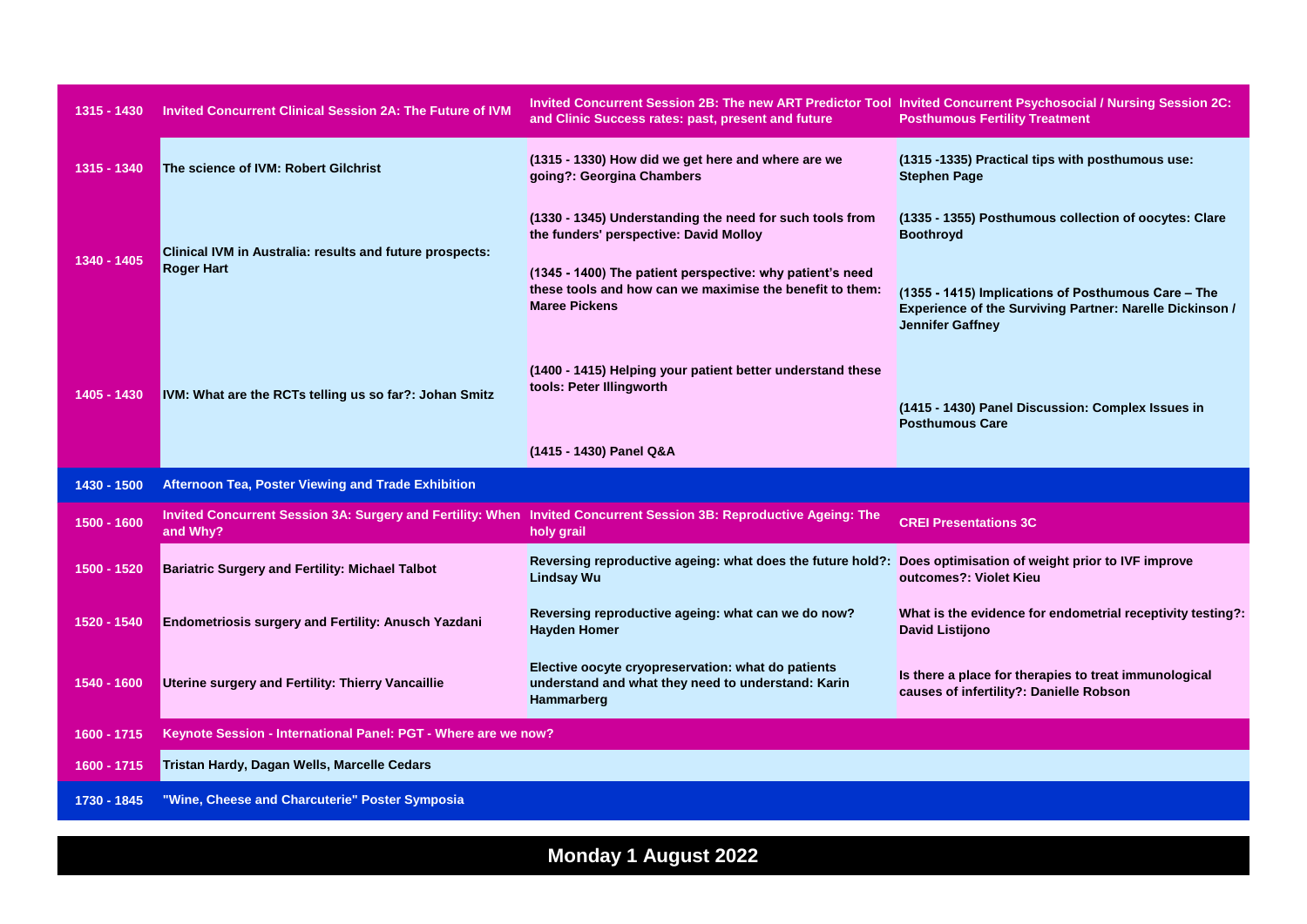| $0700 - 0815$ | <b>Vitrolife Breakfast Symposium</b>                                                                                                                                                                                      |                                                                                                                                                                               |                                                                                                                                                                                                                                                                     |
|---------------|---------------------------------------------------------------------------------------------------------------------------------------------------------------------------------------------------------------------------|-------------------------------------------------------------------------------------------------------------------------------------------------------------------------------|---------------------------------------------------------------------------------------------------------------------------------------------------------------------------------------------------------------------------------------------------------------------|
| $0815 - 1000$ | <b>Keynote / Invited Speaker Presentation 4A: COVID-19</b>                                                                                                                                                                | <b>Invited Concurrent Session 4B: The Future of IVF</b>                                                                                                                       | <b>Invited Concurrent Session 4C: Exchange Speakers</b>                                                                                                                                                                                                             |
| $0815 - 0845$ | Psychosocial Impact of the COVID-19 pandemic on fertility<br>patients: Jacky Boivin                                                                                                                                       | (0815 - 0840) New imaging of the early embryo: Jennifer<br><b>Zenker</b>                                                                                                      | Audit and accreditation of ART facilities in Japan': Dr<br>Takeshi Kuramoto (Japan Society of Assisted<br><b>Reproduction)</b>                                                                                                                                      |
| $0845 - 0915$ | COVID-19 pandemic life - The new normal?: TBC                                                                                                                                                                             | (0840 - 0905) Disaster management in the IVF LAB: Petra<br>Wale                                                                                                               | <b>ESHRE Presenter 1: Results of a highly significant,</b><br>prematurely halted Dutch multicenter randomized double-<br>blinded placebo-controlled study of pretreatment with<br>mifepristone to misoprostol in early pregnancy failure<br>(triple m): Lotte Hamel |
| $0915 - 0945$ | COVID-19 - Impact on fertility and pregnancy: Eve Feinberg                                                                                                                                                                | (0905 - 0930) AI and Timelapse: What can we expect in the<br>next decade?: David Gardner                                                                                      | Correcting a PLC <sub>ζ</sub> mutation in the human germ line to<br>overcome hereditary infertility: Bieke Bekaert                                                                                                                                                  |
| $0945 - 1000$ | <b>Q&amp;A</b>                                                                                                                                                                                                            | (0930 - 0955) Cancer Risk for mothers and babies after ART:<br><b>Claire Vajdic</b>                                                                                           | Q&A                                                                                                                                                                                                                                                                 |
|               |                                                                                                                                                                                                                           |                                                                                                                                                                               |                                                                                                                                                                                                                                                                     |
| 1000 - 1030   | <b>Morning Tea, Poster Viewing and Trade Exhibition</b>                                                                                                                                                                   |                                                                                                                                                                               |                                                                                                                                                                                                                                                                     |
| 1030 - 1245   | <b>Concurrent Clinical Free Communications 5A</b>                                                                                                                                                                         | <b>Concurrent Scientific Free Communications 5B</b>                                                                                                                           | <b>Concurrent Psychosocial / Nursing Free</b><br><b>Communications 5C</b>                                                                                                                                                                                           |
| 1030 - 1045   | Application of Ex-Vivo In Vitro Maturation (IVM) to Fertility<br><b>Preservation in Cancer Patients: Robert Gilchrist</b>                                                                                                 | Short-Term Exposure with Long-Term Effects: The Ketone<br>Body, Beta-Hydroxybutyrate, Alters Mouse Embryo<br>Developmental Programming and Reduces Viability: Emma<br>Whatley | <b>Expectations and experiences of Australian online sperm</b><br>donors who have early contact with recipient parents<br>and donor conceived children: Cal Volks                                                                                                   |
| 1045 - 1100   | Progesterone supplementation in women with threatened<br>miscarriage: A randomised placebo-controlled clinical trial:<br><b>Luke McLindon</b>                                                                             | Antioxidants in mouse embryo culture and vitrification<br>media maintain an in vivo like gene expression profile: Thi<br><b>Truong</b>                                        | Donor Recruitment and Recipient Experience of a Newly<br><b>Implemented Identity Release Donor Sperm Program:</b><br>Sarah Nowoweiski                                                                                                                               |
| 1100 - 1115   | Higher doses of FSH used for superovulation do not<br>adversely affect embryonic ploidy: A randomised controlled<br>trial (STimulation Resulting in Embryonic Aneuploidy using<br>Menopur (STREAM) Trial): William Ledger | Assessment of oocyte quality using deep radiomic<br>signature of oocyte morphology in the mouse: Abbas<br><b>Habibalahi</b>                                                   | Patient experience during COVID-19: How the<br>introduction of telehealth has influenced patient<br>practices: Sarah Nowoweiski                                                                                                                                     |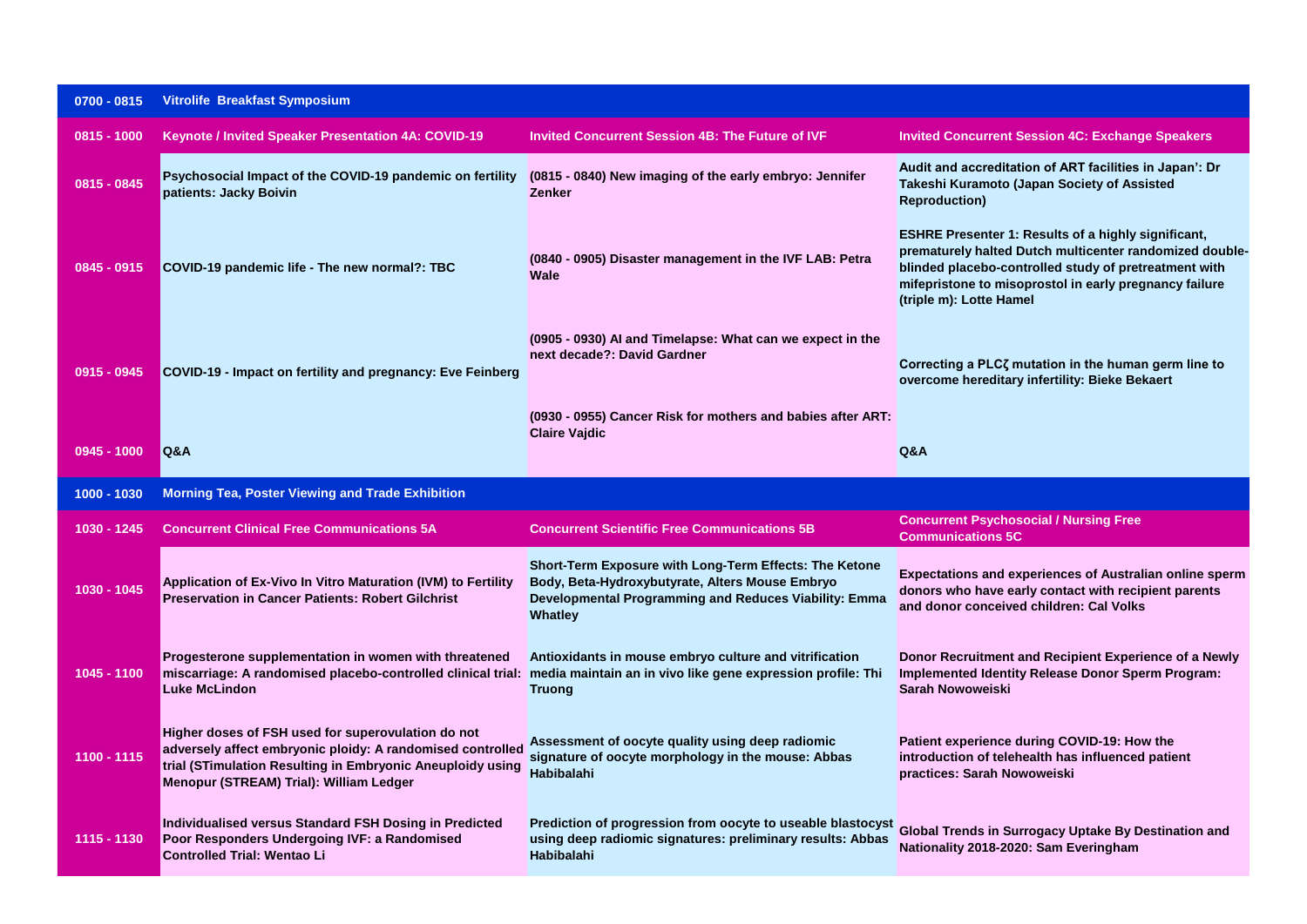| 1130 - 1145 | Ovarian stimulation strategies for intrauterine insemination Androgen actions in adipose tissue, but not skeletal<br>in couples with unexplained infertility - a systematic review muscle, are involved in the development of metabolic PCOS<br>and individual participant data meta-analysis: Rui Wang | features in a mouse model: Ting Xiong                                                                                                               | <b>Fertility Awareness And Attitudes Among Women</b><br>Embarking On A Career In Medicine: Rebecca Moore                               |
|-------------|---------------------------------------------------------------------------------------------------------------------------------------------------------------------------------------------------------------------------------------------------------------------------------------------------------|-----------------------------------------------------------------------------------------------------------------------------------------------------|----------------------------------------------------------------------------------------------------------------------------------------|
| 1145 - 1200 | Endometrial Scratching in Australia, New Zealand and the<br>UK: A Follow-up Survey: Sarah Lensen                                                                                                                                                                                                        | The Blastocyst Creates a Specialized Microenvironment to<br>Promote Endometrial Receptivity and Implantation: Kathryn<br>Gurner                     | The Complexity Around Mosaic Embryo Decision Making-<br>A Genetic Counselling Perspective: Madeleine Teed                              |
| 1200 - 1215 | Inter-cycle variation in endometrial thickness in fresh<br>embryo transfer cycles: predictors and association with<br>pregnancy outcome: Sarah Hunt                                                                                                                                                     | Pharmacological Antagonism of the Kisspeptin-Neurokinin<br>System Improved Adverse Metabolic Traits in a PCOS<br><b>Mouse Model: Irene Sucquart</b> | Addressing anxiety using music and music therapy for<br>women undergoing gynaecological and fertility<br>treatments: Natasha Andreadis |
| 1215 - 1230 | A Cross-Sectional Analysis of Live Birth Rates in Day 5<br>Fresh versus Vitrified Single Blastocyst Transfer Cycles:<br><b>Violet Kieu</b>                                                                                                                                                              | NMN supplementation rescues fertility and bone strength in<br>chemotherapy-treated mice: Maria Marinova                                             | Demographics and cycle outcomes of transgender<br>patients accessing gamete services at Monash IVF<br>Victoria: Phillippa Clements     |
| 1230 - 1245 | How Low Can You Go? Transfer Of Low-Grade Blastocysts: Multinucleation in the two-cell stage embryo matters: Leah<br><b>James Kemper</b>                                                                                                                                                                | Lazzaro                                                                                                                                             | Fertility Bust to Boom: COVID 19 and Assisted<br><b>Reproductive Services: Samantha Costa</b>                                          |
| 1245 - 1400 | Lunch, Poster Viewing and Trade Exhibition (Parkside Ballroom)                                                                                                                                                                                                                                          |                                                                                                                                                     |                                                                                                                                        |
| 1245 - 1400 | <b>Ferring Pharmaceuticals Lunchtime Symposium</b>                                                                                                                                                                                                                                                      |                                                                                                                                                     |                                                                                                                                        |
| 1245 - 1400 | ANZARD: Data Managers' Session - what to expect in 2022: Georgina Chambers                                                                                                                                                                                                                              |                                                                                                                                                     |                                                                                                                                        |
| 1400 - 1500 | Plenary Session - Debate: Are we limiting the potential of oocytes by not using ICSI for all?                                                                                                                                                                                                           |                                                                                                                                                     |                                                                                                                                        |
| 1400 - 1405 | Housekeeping - Voting - App                                                                                                                                                                                                                                                                             |                                                                                                                                                     |                                                                                                                                        |
| 1405 - 1425 | ICSI for the majority: John Yovich                                                                                                                                                                                                                                                                      |                                                                                                                                                     |                                                                                                                                        |
| 1425 - 1445 | <b>ICSI for the minority: Rob Norman</b>                                                                                                                                                                                                                                                                |                                                                                                                                                     |                                                                                                                                        |
| 1445 - 1500 | <b>Q&amp;A</b>                                                                                                                                                                                                                                                                                          |                                                                                                                                                     |                                                                                                                                        |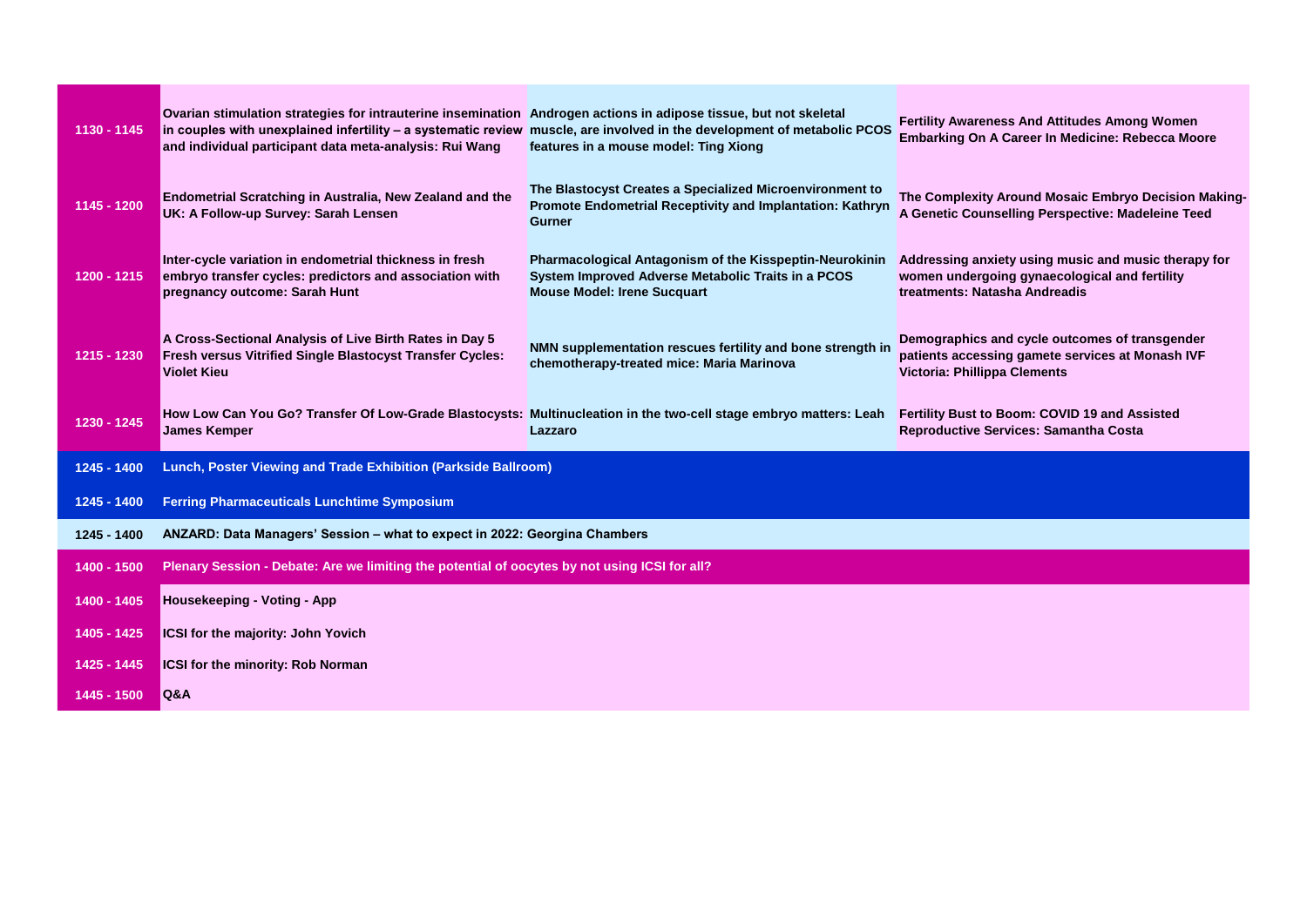| 1500 - 1530 | <b>Keynote Presentation</b>                                                                                                  |                                                                                                                                                                                                                         |  |
|-------------|------------------------------------------------------------------------------------------------------------------------------|-------------------------------------------------------------------------------------------------------------------------------------------------------------------------------------------------------------------------|--|
| 1500 - 1530 | Blurring the lines between life and death - ethical and psychological considerations in posthumous conception: Angela Lawson |                                                                                                                                                                                                                         |  |
| 1530 - 1600 | Afternoon Tea, Poster Viewing and Trade Exhibition                                                                           |                                                                                                                                                                                                                         |  |
| 1530 - 1600 | Low Cost IVF Units Group - David Greening                                                                                    |                                                                                                                                                                                                                         |  |
| 1600-1730   | <b>Keynote and Invited Concurrent Session 6A</b>                                                                             | <b>Invited Concurrent Session 6B: Novel Therapies</b>                                                                                                                                                                   |  |
| 1600 - 1630 | Impact of serum P levels on pregnancy outcome in ART:<br>Elena Labarta                                                       | (1600 - 1620) Uterine Transplants - Why and how?:<br><b>Anthony Marren</b><br>(1620 - 1640) Uterine Transplants - The research project<br>and psychosocial implications: Dana Georgevsky and<br><b>Sally Ann Heaney</b> |  |
| 1630 - 1700 | <b>Keynote Presentation: Johan Smitz</b>                                                                                     | (1640 - 1655) Mitochondrial Donation - Why and how?:<br><b>Clare Boothroyd</b><br>(1655 - 1715) Mitochondrial Donation - Ethical and<br>psychosocial considerations: Ainsley Newson                                     |  |
| 1700 - 1730 | Is frozen embryo transfer the new norm in IVF?: Stratis<br><b>Kolibianakis</b>                                               | (1715 - 1730) Panel Discussion                                                                                                                                                                                          |  |
| 1900 - 2359 | <b>Conference Dinner - "Naughty"cal</b>                                                                                      |                                                                                                                                                                                                                         |  |